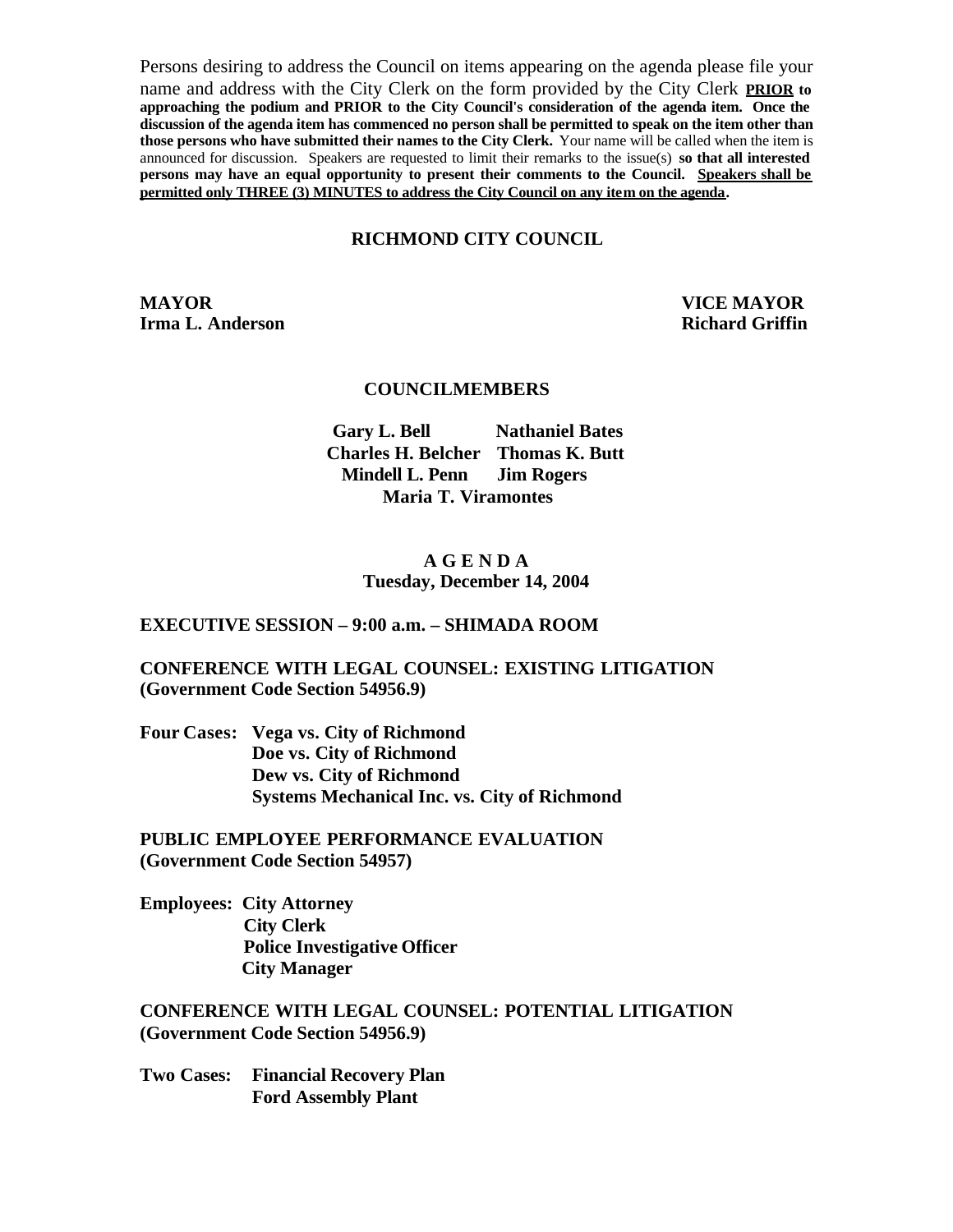#### **STUDY SESSION - 6:30 pm**

**Presentation from Steve Ybarra, County Auditor Regarding establishment of an Internal Audit in the City of Richmond** 

**OPEN SESSION - 7:00 p.m. - COUNCIL CHAMBER**

# **A. ROLL CALL**

### **B. COUNCILMEMBER'S CODE OF CONDUCT**

**"I solemnly pledge to conduct all City matters fairly, responsibly and impartially; to carry out the business of the City in an orderly and efficient manner; to treat my colleagues, citizens, and City staff with dignity and respect; through debate, discussion, and dialogue instill public confidence and integrity in the process of City government; and to serve the citizens of Richmond to the best of my ability."**

### **C. APPROVAL OF MINUTES**

**C-1.** Regular meeting held December 7, 2004.

## **D. STATEMENT OF CONFLICT OF INTEREST**

## **E. AGENDA REVIEW**

### **F. REPORT FROM CITY ATTORNEY OF FINAL DECISIONS MADE AND NON-CONFIDENTIAL DISCUSSIONS HELD DURING EXECUTIVE SESSION.**

#### **G. PRESENTATIONS, PROCLAMATIONS, AND COMMENDATIONS**

- **G-1.** Introduction of New City Manager William A. Lindsay (to assume position on February 14, 2005) – Mayor's Office (620-6503).
- **G-2.** Introduction of New Acting Police Chief, Terry Hudson (to assume Position on January 1, 2005) – City Manager's Office (620-6512).
- **G-3.** Presentation of Certificates of Appreciation to De Anza High, Kennedy High, and Portola Junior High for the student's participation in the City of Richmond Police Department, Crime Prevention Program's 1<sup>st</sup> Annual Safety Day, held Saturday, October 16, 2004 – Mayor's Office (620- 6503).

## **H. REPORTS OF STANDING COMMITTEES AND MAYOR**

**H-1.** Public Safety and Public Services Standing Committee.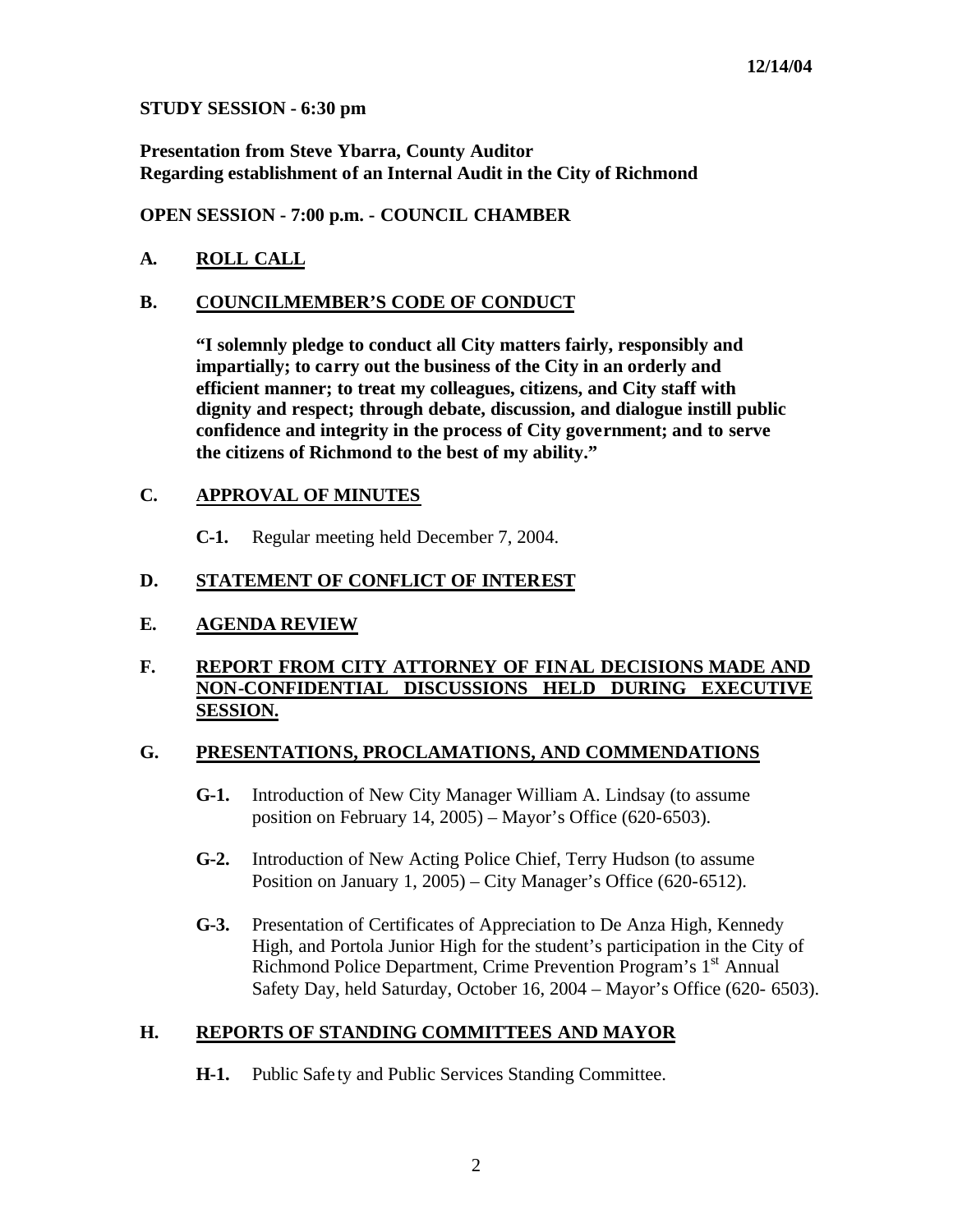- **H-2.** Finance, Administrative Services, and Economic Development Standing Committee.
- **H-3.** Rules and Procedures Standing Committee.
- **H-4.** Report from the Mayor

### **I. CONSENT CALENDAR**

**Consent Calendar items are considered routine and will be enacted, approved or adopted by one motion unless a request for removal for discussion or explanation is received from the audience or the Council.** 

- **I-1. APPROVE** the purchase of 20 replacement vehicles for the Police and Fire Department. Total amount of purchase will not exceed \$468,808.35 - Public Services (Roscoe Ward 231-3020).
- **I-2. APPROVE** an agreement with Dynamic Imaging for the development of an interface to New World Systems booking module. Total amount of contract will not exceed \$26,640 – Police Department (Chief Bennett 620- 6655).
- **I-3. AWARD** a contract to PHA Transportation Consultants for the Cutting Boulevard Traffic Signal Interconnect Project. Total amount of contract will not exceed \$79,680 – Public Services (Rich Davidson 307-8091).
- **I-4. RESOLUTION –** authorizing approval of a construction grant agreement and its conditions for accepting grant funds from the association of Bay Area Governments for construction of the Ferry Point Tunnel Bay Trail Project. Total amount of grant is \$301,000 – Public Services (Rich Davidson 307-8091).
- **I-5. ORDINANCE** amending Section 9.20.250 and 9.20.155 of the Municipal Code of the City of Richmond establishing rates which pertain to the collection of residential and commercial solid wastes within the City of Richmond – City Attorney's Office – **Second Reading** (Everett Jenkins 620-6510)
- **I-6. ORDINANCE** establishing the Internal Audit Function of the City of Richmond and to amend Article II of the Richmond Municipal Code to add Chapter 2.74 defining the duties and responsibilities of the Internal Auditor – Finance – **First Reading -** (Pat Samsell 620-6740).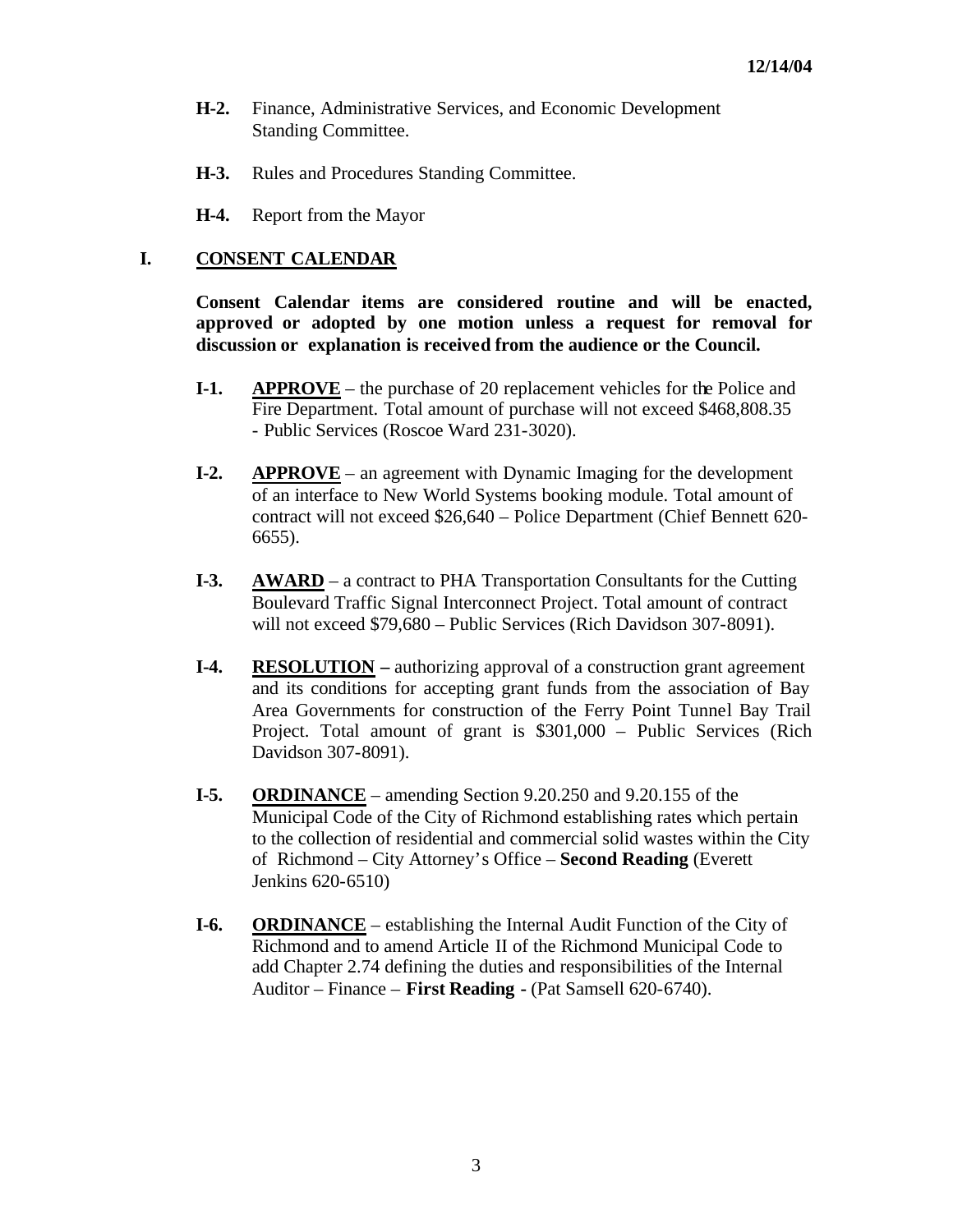## **J. OPEN FORUM FOR PUBLIC COMMENT**

Anyone wishing to address the City Council must submit a request to the City Clerk prior to commencement of the item. **Each speaker will be limited to a Maximum of Two (2) Minutes. The Maximum Number of Requests will be limited to fifteen (15), and the total amount of time for Open Forum will be Thirty (30) Minutes. SPEAKERS MUST SPEAK ON ITEMS THAT ARE NOT ON THE AGENDA.**

# **K. PUBLIC HEARINGS**

**K-1.** Adopt a resolution authorizing the submittal of the 2005 Annual Consolidated Action Plan to the U.S. Department of Housing and Urban Development and approving expenditures of \$2,382,000 in the Community Development Block Grant and \$998,000 in the HOME Investments Partnership Program funds for the 2005-2006 Program Year and Authorizing Grants – Community and Economic Development (Lisa Hamburger 307-8140).

# **L. AGREEMENTS**

- **L-1. APPROVE**  Memorandum of Understanding between the City of Richmond and Friends of Baxter Creek for Watershed Project – Recreation & Parks Department (Sharon West 231-3076).
- **L-2. APPROVE** an amendment to an existing agreement with Interim City Manager, Phil Batchelor for an additional month and increasing the contract payment. Total amount of amendment will not exceed \$20,000. Termination date of the contract will be February 28, 2005 – City Attorney's Office (Everett Jenkins 620-6510).
- **L-3. APPROVE** a contract amendment agreement with the Stevens Law Firm, which will increase the contract payment limit by \$10,000 and establish a contract termination date of June 30, 2005, to provide legal services pertaining to two litigation matters and a personnel complaint – City Attorney's Office (Everett Jenkins 602-6510).

## **M. RESOLUTIONS**

## **N. ORDINANCES**

**N-1. ADOPT** – amending the salary ranges for the City Manager and the Human Resources Director – Human Resources (Rob Larson 620-6817).